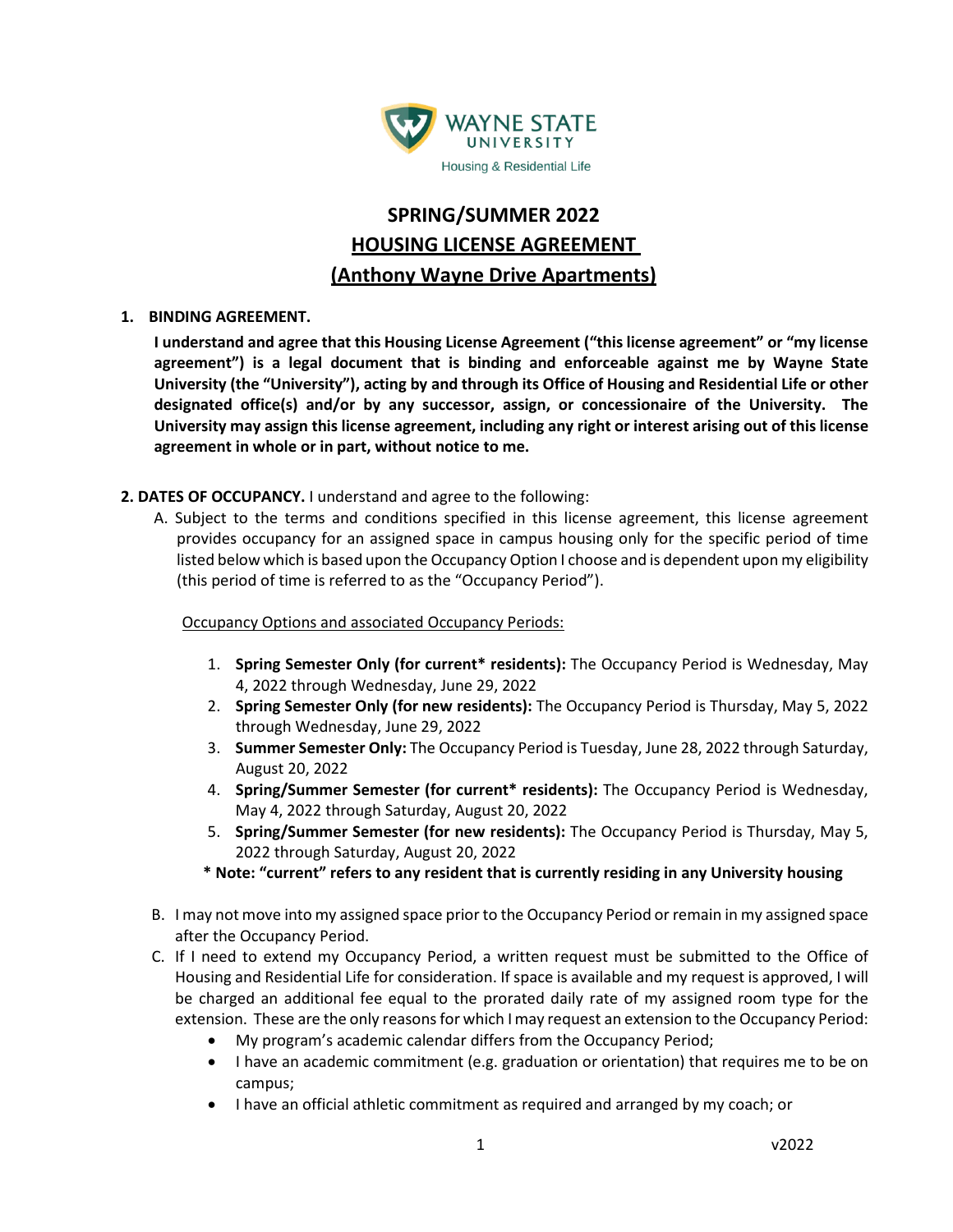- I am a current resident of University housing and there is gap of a few days between the move-out date for my current housing assignment and the beginning of the Occupancy Period for this license agreement.
- D. The full terms of this license agreement will be in effect and enforced should I move in prior to the Occupancy Period or remain in my assigned space after the Occupancy Period.
- E. University housing remains open to residents continuously during the Occupancy Period, which includes any term break(s). Students are not required to move out during such break(s).
- F. If the time of day for the beginning or end of the Occupancy Period are not specified herein, I understand that those times will be communicated to me at a later date and such communications will constitute a part of this license agreement.
- G. I understand that for the Spring/Summer 2022 semesters, housing will be assigned on a first-come, first-served basis, however, priority assignments will be given to students who are enrolled full time for Spring/Summer courses at University and have a permanent address more than 20 miles away from campus.
- **3. ELIGIBILITY.** I understand and agree to the following:
	- A. Only assigned persons are permitted to reside in University housing.
	- B. Convicted sex offenders are not eligible to reside in University housing. If the University learns that a current or pending resident is a convicted sex offender, this license agreement will be cancelled. If such cancellation occurs prior to the start of the Occupancy Period, I will only be responsible for the non-refundable application fee. If such cancellation occurs during the Occupancy Period, I will be required to move out within 24 hours and will responsible for room costs through the end of the term in which such cancellation occurs.
	- C. I must be an enrolled student at the University to live in University housing and only assigned persons are permitted to reside in University housing.
	- D. If I am not an enrolled student at any time after the University's drop/add date for a semester ("Census Date"), I can no longer live in University residence halls or furnished apartments and I must vacate my room within 24 hours. The applicable Census Dates are as follows:
		- Spring: Tuesday, July 5, 2022
		- Summer: Tuesday, July 5, 2022
		- Spring/Summer: Tuesday, July 5, 2022
	- E. I understand that if I violate any housing policies, the Office of Housing and Residential Life has the right to cancel my license agreement but I will still be responsible for my housing and dining fees for the entire Occupancy Period.
	- F. If I am enrolled but am not enrolled as a full time student at any time during the Occupancy Period the Office of Housing and Residential Life has the right to cancel my license agreement at its discretion, whether or not space is needed for a full time student. If my license agreement is cancelled by the University because I am only a part time student, I will be required to move out within 24 hours and will only be responsible for room costs up until the time I move out.
	- G. If I am removed from the University for academic or disciplinary reasons, or a verified withdrawal, I will be required to vacate my room within 24 hours but will still be responsible for my housing fees for the entire Occupancy Period.
- **4. HOUSING ASSIGNMENTS.** I understand and agree to the following:
	- A. My room/suite/apartment preferences will be considered but may not be able to be accommodated. The Office of Housing and Residential Life has the sole right to make assignments in University housing. Inability to honor my preferences shall not constitute breach of this license agreement or otherwise give me any reason to cancel this license agreement.
	- B. The Office of Housing and Residential Life has the right to determine the occupancy of any room/suite/apartment, fill any vacancies and approve room changes or reassignments.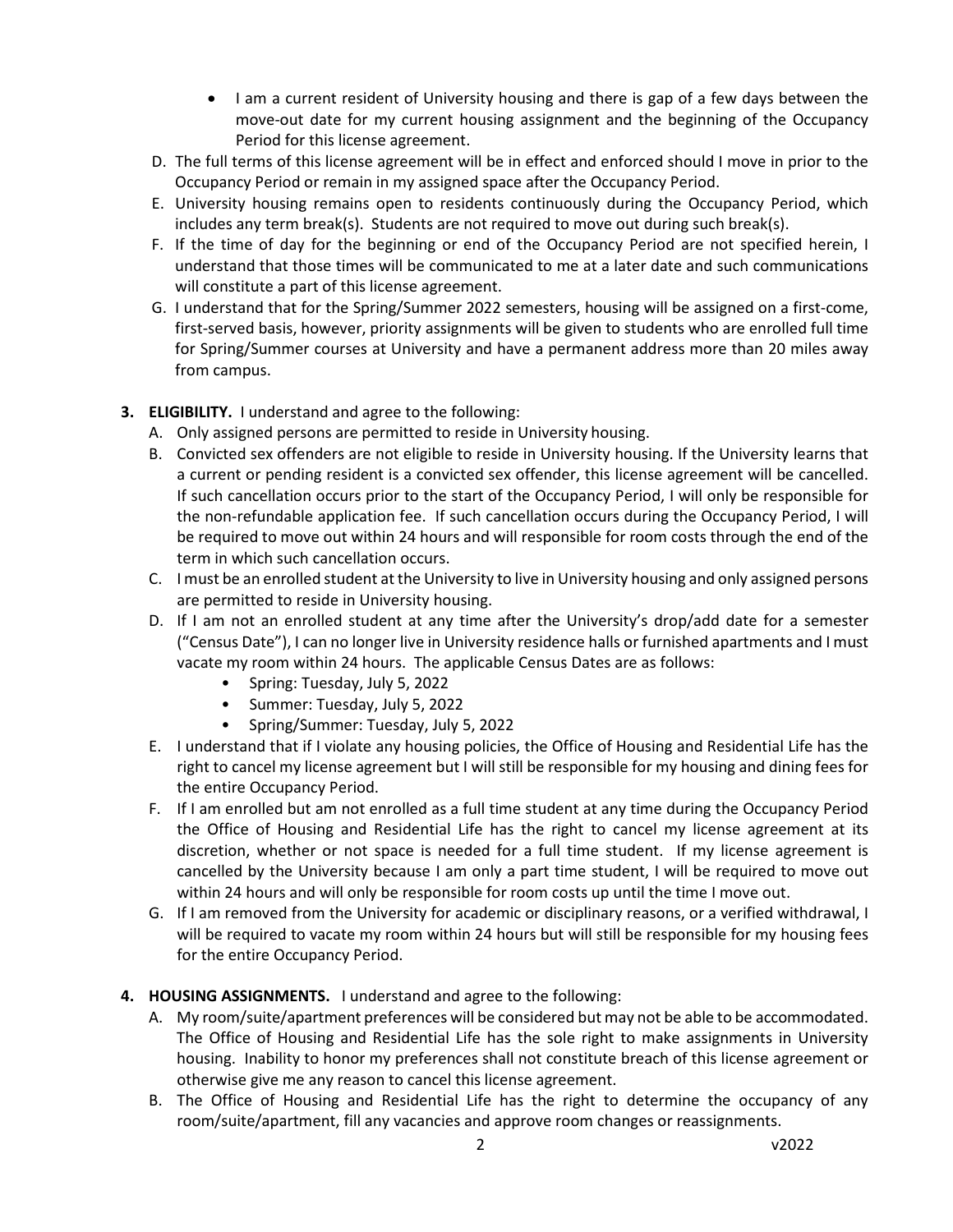- C. The Office of Housing and Residential Life may change my room assignment at any time if required by law or if the University deems it to be in the University's best interest or in the best interest of any student.
- D. If any vacancy occurs in a double or larger unit I occupy, the Office of Housing and Residential Life may, at its discretion, assign another student to the vacant space(s) without prior notice or may reassign me to another unit of equal or lesser value.
- E. The University reserves the right, with no liability, to store for a limited period of time or discard any personal belongings remaining in a University housing unit or facility if I have not vacated my housing assignment by the prescribed time.

# **5. HOUSING ACCOMMODATIONS.**

If I need any special accommodations for a documented medical condition it is my responsibility to inform both the Office of Student Disability Services and the Office of Housing and Residential Life of my needs on the online housing application, or, if the need for accommodation first arises during the Occupancy Period, by written notice given promptly after the need for such accommodation arises. I also understand that the Office of Housing and Residential Life may consult with other University offices to determine appropriate accommodations. For service and assistance animals in housing, please refer to the Service and Assistance Animal Procedure for Housing available at [https://housing.wayne.edu/residents/forms.](https://housing.wayne.edu/residents/forms)

- **6. HOUSING PAYMENTS AND DUE DATES.** I understand and agree to the following:
	- A. **When submitting my license agreement, I will pay a \$125 non-refundable application fee. This fee is non-refundable and will not be refunded for any reason.**
	- B. I must pay the University the set amounts for my room for the entire Occupancy Period.

| <b>Room Type</b>                              | <b>Spring Only</b> | <b>Summer Only</b> | <b>Spring/Summer</b> |
|-----------------------------------------------|--------------------|--------------------|----------------------|
| Anthony Wayne Drive Furnished Studio          | \$3,158            | \$3,158            | \$6,316              |
| Anthony Wayne Drive Furnished One Bedroom     | \$3,287            | \$3,287            | \$6,574              |
| Anthony Wayne Drive Furnished Two Bedroom     | \$2,888            | \$2,888            | \$5,776              |
| Anthony Wayne Drive Furnished Four<br>Bedroom | \$2,489            | \$2,489            | \$4,978              |

#### **2022 Room Costs (does not include meal plan if you choose to select one):**

- C. If granted permission for special circumstances to arrive prior to the Occupancy Period or remain after the Occupancy Period I may be subject to additional charges as determined by the Office of Housing and Residential Life and in such case the terms and conditions of this license agreement shall apply to such early arrival or late departure.
- D. My housing fees begin on the first day of the Occupancy Period, regardless if I move in after such date.
- E. Failure to utilize my housing assignment or make a payment for my assignment, does not cancel my financial obligation.
- F. Room charges are billed by term and are due prior to move-in for the Spring Semester only or Spring/Summer Semester by Wednesday May 4, 2022 and Summer Semester only by Tuesday June 28, 2022.
	- University policy is that my tuition balance must be paid in full before any payments made will go to pay my housing bill or any other fees.
	- Payments must be made at the Wayne State Cashier's Office or through my Academica account: <https://academica.aws.wayne.edu/>
- G. If I am removed from the University or University housing for any reason, I am still responsible for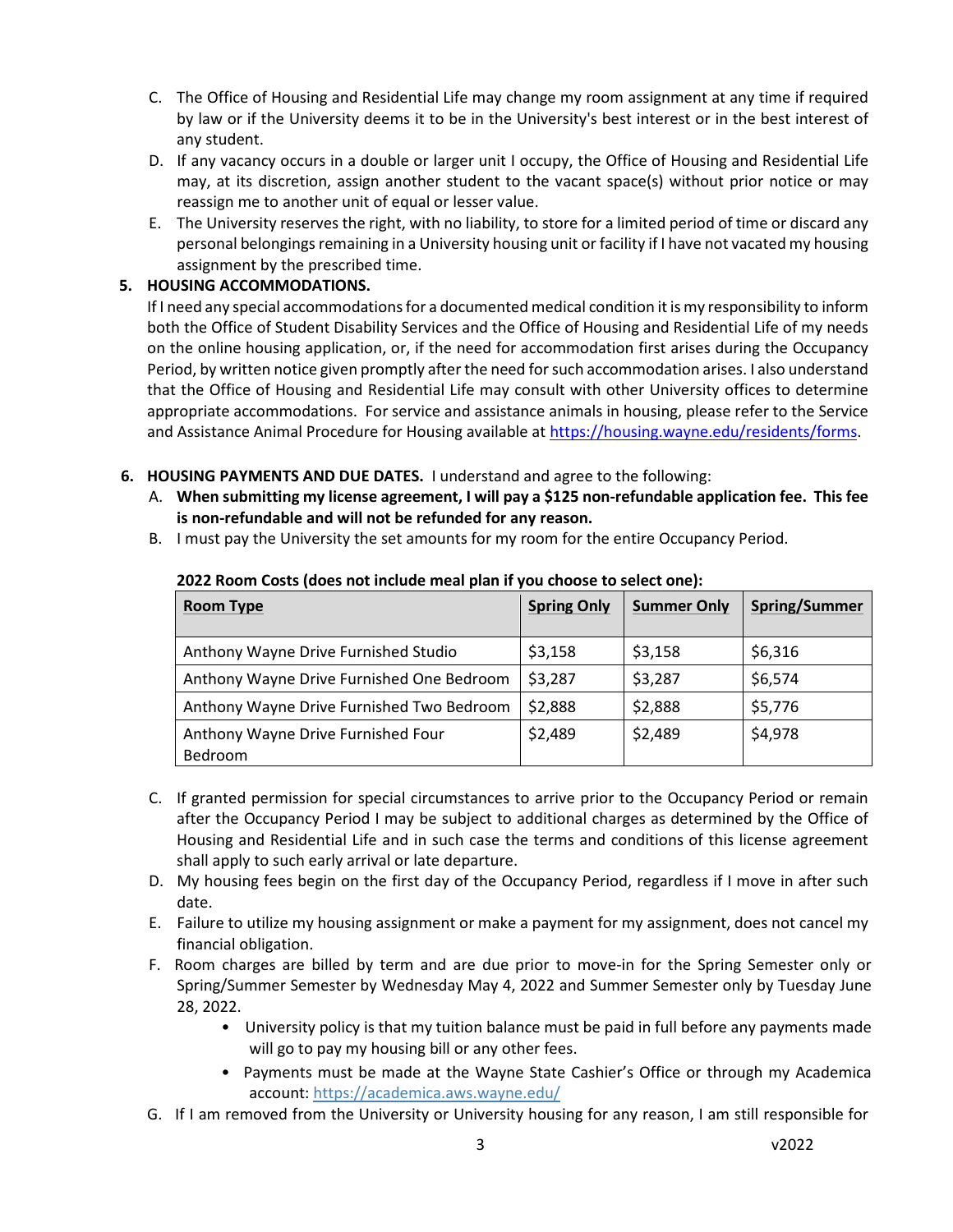my housing fees for the entire the Occupancy Period.

- **7. FAILURE TO PAY AMOUNTS DUE, REMOVAL FROM HOUSING, AND FISCAL RESPONSIBILITY.** I understand and agree to the following:
	- A. It is my responsibility to determine if I will have enough funds available to cover my tuition and housing fees. I understand that the Office of Housing and Residential Life can provide me with information on available University resources for any financial question/concerns I may have regarding such fees.
	- B. Payments not received by the due date(s) will not only be assessed late fees according to the University's published late fee schedule, but will also be subject to collection, attorney and litigation costs, which also become my financial obligation. If my tuition and housing fees are not paid in full by the published due dates, my account will be moved into collections.
	- C. Communications about unpaid fees may be sent to me by the University via email to my Wayne State University email account and it is my responsibility to regularly check that email account and respond to all emails regarding an outstanding account.
	- D. If I fail to pay for my room when due, the University may, without notice to quit or demand for payment, terminate this license agreement and repossess the licensed premises. If that occurs, I will still be responsible for all of the housing fees for the entire Occupancy Period. I understand that this license agreement may be terminated and the licensed premises repossessed even when my account is in the collections process.
	- E. Any delay in a financial aid disbursement, including being selected for verification, will not prevent me from being removed from my housing space for non-payment of fees.
	- F. If I apply for a Satisfactory Academic Progress appeal (SAP) after the start of a term, I may still be removed from my housing space for non-payment of fees.

# **8. CANCELLATIONS**. I understand and agree to the following:

- A. If I desire to have my license agreement cancelled:
	- 1. I must complete a Cancellation Request Form and submit it to the Office of Housing and Residential Life for review and consideration.
	- 2. All cancellation requests must be submitted via the process outlined on the University's Housing and Residential Life website at <https://housing.wayne.edu/resident/cancellation-process>
	- 3. Submitting a Cancellation Request Form does not mean my license agreement is automatically cancelled or that it will be cancelled. My request is not approved and this license is not cancelled until I receive written notification of approval from the Office of Housing and Residential Life.
	- 4. If I am denied my cancellation request, I understand that there is one opportunity to seek an appeal of that decision. Information regarding the appeals process is available on the Office of Housing and Residential Life website or from the Office directly.
- B. I can request to cancel this license agreement only for one of the following circumstances:
	- 1. I can request to cancel for any or no reason up until June 30, 2022, but only if my Occupancy Period has not yet started by that date.
	- 2. I can request to cancel for any or no reason within fourteen (14) calendar days from the day I signed my license agreement but only if I have not yet checked in and picked up my key to my assigned space.
	- 3. I can request to cancel if I graduate from the University or if I am no longer an enrolled student at the University.
		- Note that enrollment in online courses or satellite campus courses count as being an enrolled student.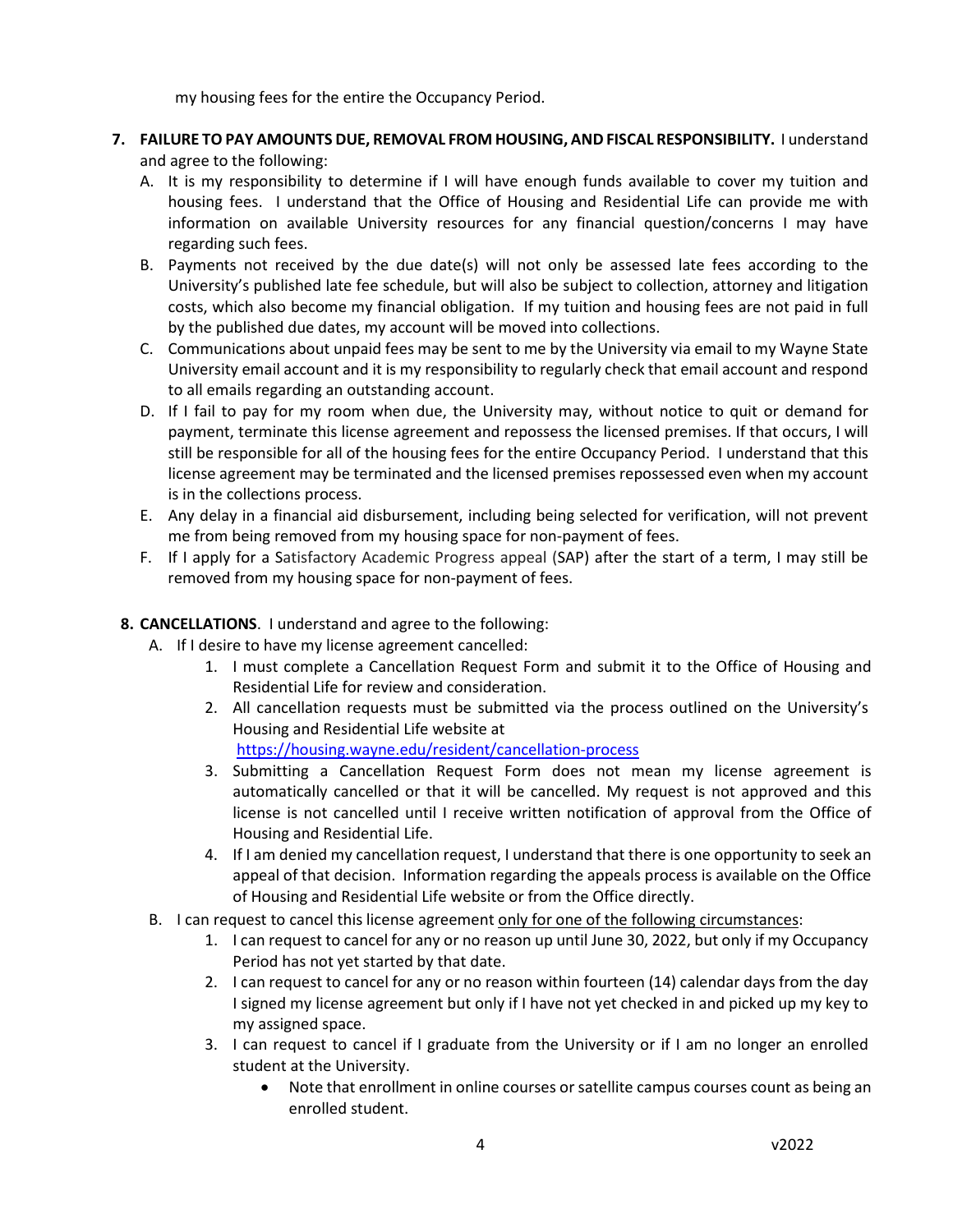- If I am approved for cancellation because I am no longer an enrolled student, and I re-enroll at the University anytime during the Occupancy Period, my license agreement will be reinstated and I will be responsible for housing fees for the entire Occupancy Period.
- If I graduate, the cancellation takes effect at the end of the term in which I graduate and not before.
- Depending on the reason that I am no longer an enrolled student at the University, I may be required to pay for the remainder of the current term or Occupancy Period.
- 4. I can request to cancel if I participate in a student teaching assignment that is farther than 40 miles from University's Detroit campus. Written documentation of this assignment from the applicable academic department must accompany the cancellation request.
- 5. I can request to cancel if I participate in an internship, co-op, or study abroad program that is farther than 40 miles from University's Detroit campus, or is out-of-state, or out-ofcountry. Written documentation of this program involvement from the applicable academic department must accompany the cancellation request.
- 6. I can request to cancel if my medical documentation proves I developed a medical condition after signing my license agreement that University housing cannot reasonably accommodate and that prevents me from living on campus.
	- Before submitting a request, I must follow the procedure for requesting an accommodation as set forth in Section 5.
	- If I am approved for cancellation, I will be responsible for my housing fees up through the later of the date of my submission of a properly completed Cancellation Request Form or the date that I complete a proper checkout of my assigned space, which includes turning in my room key.
	- I understand that I am not eligible to cancel my license agreement if the medical condition is that of a family member or friend.
- C. If I am permitted to cancel this license agreement:
	- 1. I forfeit the entire \$125 non-refundable application fee.
	- 2. If the cancellation takes effect during an academic term, I will have 48 hours to vacate my housing assignment and I will be charged for my housing fees until the date specified in my cancellation approval or the date I complete a proper checkout of my assigned space, which includes turning in my room key, whichever is later.
	- 3. If I originally had the Spring/Summer Semester Occupancy Option and the cancellation is for the entire Summer Semester, I will be responsible for my housing fees through the end of the revised Occupancy Period (June 30, 2022), even if I move out prior to that date.
	- 4. If I do not complete a proper checkout of my assigned space, which includes turning in my key, by the date specified in my cancellation approval, I will be charged and responsible for housing and dining (if applicable) fees until the date I complete a proper checkout.
- D. If I am not approved for cancellation I remain liable for all my housing fees for the entire Occupancy Period, even if I choose to move out early or never move in.
- E. If I am medically withdrawn from the University it is my responsibility to request to cancel my license agreement by submitting a Cancellation Request Form to the Office of Housing and Residential Life for consideration as the University will not automatically cancel my license agreement in these situations.
- **9. TERMINATION BY UNIVERSITY.** I understand and agree to the following:
	- A. In addition to the other rights of termination the University has under this license agreement, the Office of Housing and Residential Life has the right to, and may, terminate this license agreement if I violate the terms and conditions of this license agreement or any rules, regulations, or policies of the University or the Community Living Guide, any municipal, state, or federal laws, or the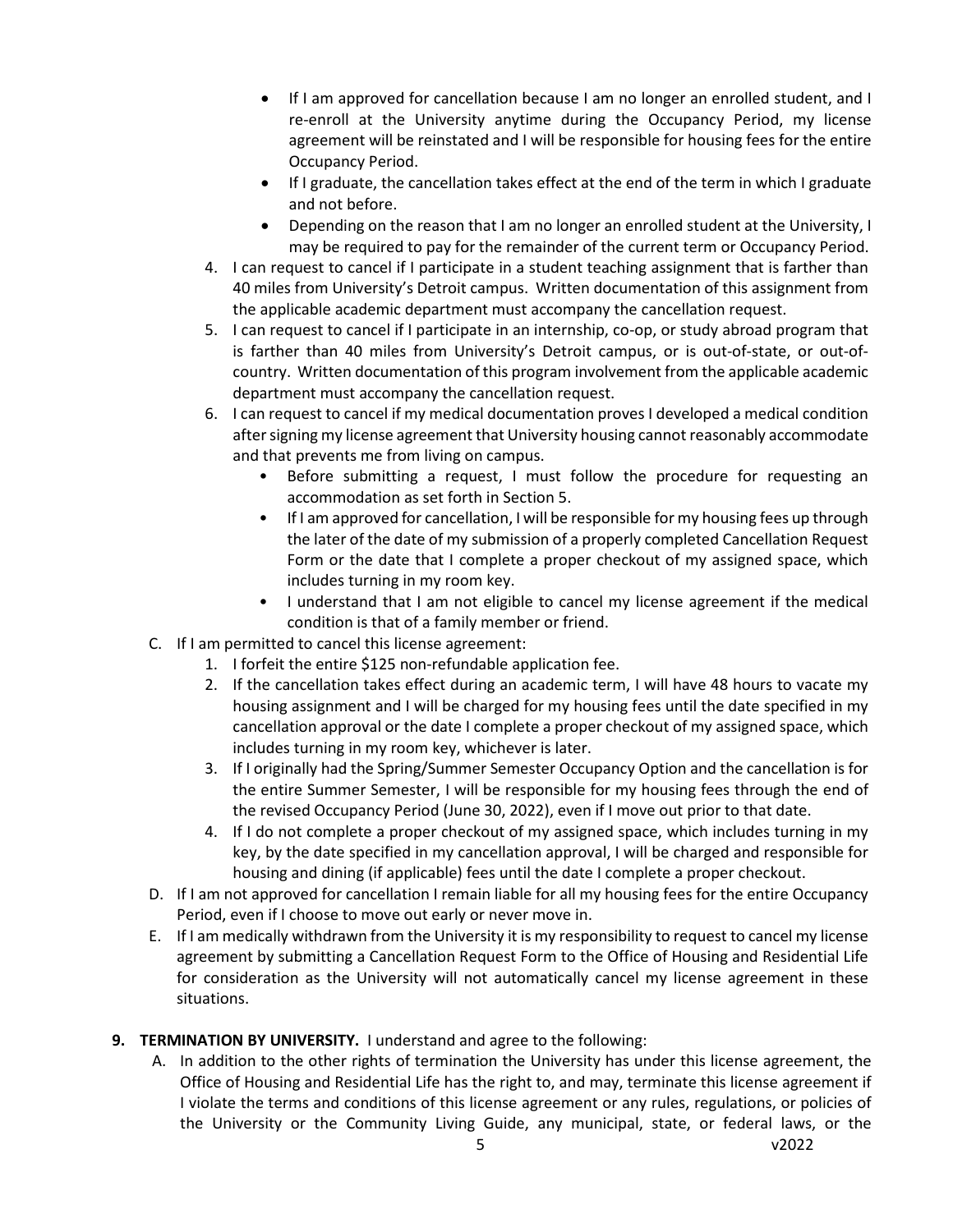University's Student Code of Conduct or fail to pay any fees under this license agreement.

- B. I will be given written notice of the termination and a specific date by which to vacate University housing.
- C. If my license agreement is terminated by the University pursuant to this Section 9, I will not be entitled to a refund or any housing fees and I am responsible for payment of housing charges for the entire Occupancy Period. Any unbilled housing charges for the remainder of the Occupancy Period will be applied to my student account at the time of termination.

## **10. COMPLIANCE WITH GUIDELINES AND REGULATIONS**. I understand and agree to the following:

- A. I will abide by all rules and regulations established by the Office of Housing and Residential Life, the Office of the Dean of Students, the individual living units, and the University. I understand that copies of the Wayne State University Student Code of Conduct and the Community Living Guide, as modified from time to time, are available to me through the WSU website and are incorporated as part of this license agreement.
- B. The Community Living Guide is the Office of Housing and Residential Life's official document that outlines the rules, regulations, and policies of living in University housing. Therefore, I understand and agree that the rules, regulations, policies, obligations and responsibilities imposed upon me by the Community Living Guide in effect at the time are binding and enforceable against me as an integral part of this license agreement.
	- By signing this license agreement I agree that I have read the Wayne State University Student Code of Conduct and the [Community Living Guide](https://housing.wayne.edu/pdf/community-living-guide.pdf) [\(https://housing.wayne.edu/pdf/community-living-guide.pdf](https://housing.wayne.edu/pdf/community-living-guide.pdf) ) and that I will read them periodically throughout the Occupancy Period as the content may have been modified and I am responsible for abiding by the most current version of each.
- C. If I'm assigned to a Living Learning or Thematic Community that I must sign and abide by the applicable community policies.
- D. The University reserves the right for authorized representatives of the University, its contractors, concessionaires and vendors to enter an accommodation at a reasonable time and upon reasonable notice to perform cleaning, maintenance or inspection; or to enter without prior notice and at any time whenever there is or there is believed to be immediate or serious threat to the safety, health or well-being of persons or property or reasonable cause to believe there is a violation or suspected violation of University rules or regulations.
- E. Wayne State University is a smoke-free and tobacco-free campus and that smoking or tobacco use anywhere on campus, including campus housing, is not permitted. A copy of the policy can be obtained a[t http://wayne.edu/smoke-free/policy/.](http://wayne.edu/smoke-free/policy/)
- F. All keys and key cards, in whatever form, physical or digital, issued by the Office of Housing and Residential Life are the property of the University. I also understand that I cannot duplicate, modify, exchange, or give my key to another person at any time.
- G. I am responsible for keeping my living space in the same condition it was in when I moved in. I also understand if any damage occurs to my living space during the Occupancy Period, I will be charged to restore the damage.
- H. If any damage occurs in common areas I will be charged an equal share along with all other residents on the floor/suite, if a responsible party is not identified.
- I. University email is the official means of communication from the Office of Housing and Residential Life, and it is my responsibility to read, respond to, and adhere to all communication sent to me via my University email.
- J. If my assigned space is destroyed or damaged in such way where it prevents the use of the facility (i.e. strike, public emergency, natural disaster, riot or other unforeseen circumstances) beyond the control of the University my license agreement may be terminated at the discretion of the University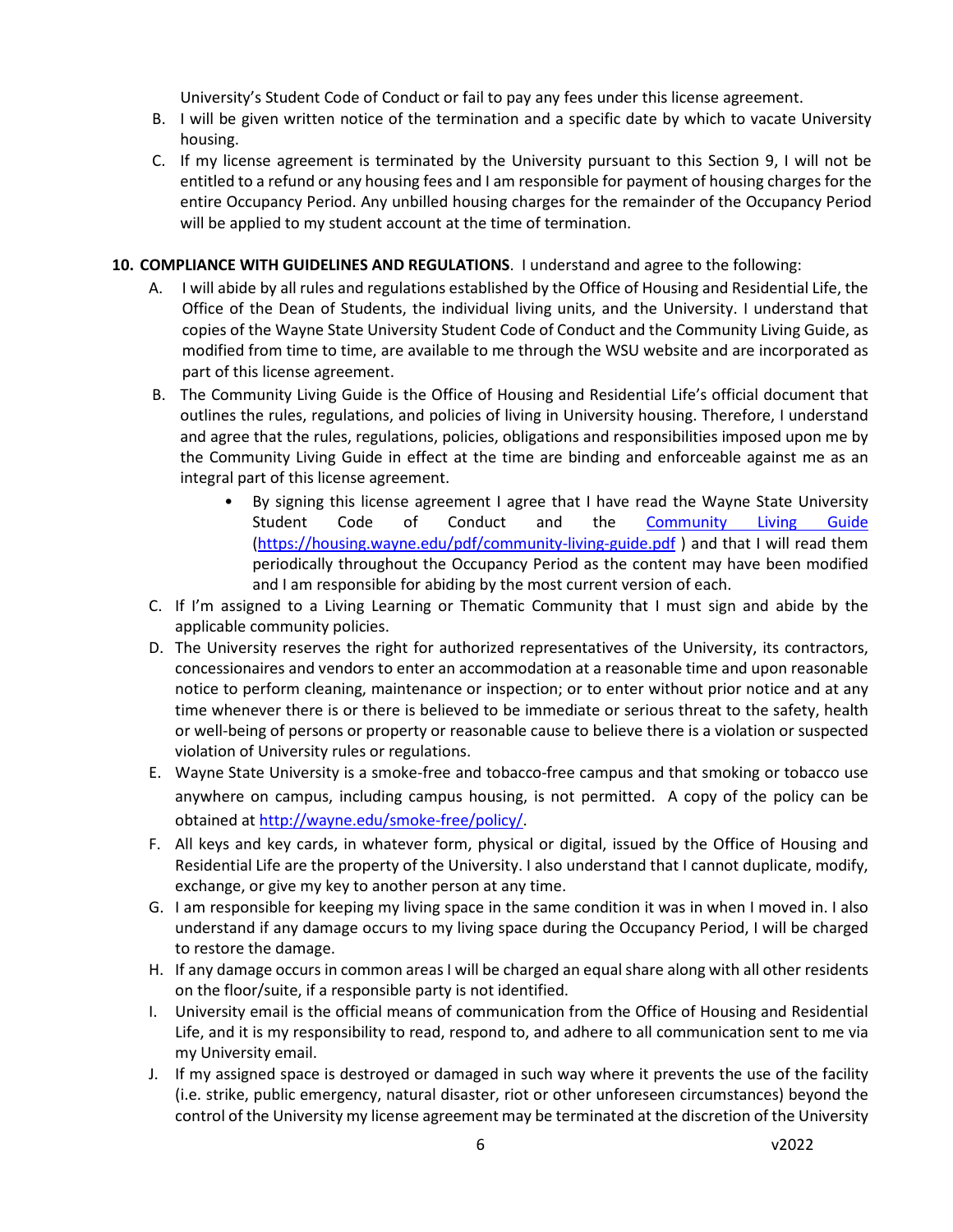or its designee and I will be responsible for the prorated charges to the date of the termination.

### **11. LEAD-BASED PAINT DISCLOSURE.**

I understand that the University does not have any reports or records pertaining to the presence of leadbased paint except in Chatsworth Apartments. I acknowledge that I have reviewed the pamphlet entitled "Protect Your Family from Lead in Your Home," online at [http://epa.gov/lead/pubs/leadpdfe.pdf.](http://epa.gov/lead/pubs/leadpdfe.pdf)

## **12. LIABILITY, INDEMNIFICATION, AND INSURANCE.**

- A. I understand that I am responsible and liable for any and all injury and damage to persons or property caused directly or indirectly by me or my guests' intentional or negligent acts or omissions (including injury or damage caused by personal property). I further understand that neither the University nor its contractors, concessionaires and vendors (collectively the "Released Parties"), will be liable to me or any of my guests for injury, damage, or loss to person or property caused by criminal conduct of other persons, including theft, burglary, assault, vandalism, or other crimes or my personal conflict with my roommates. To the maximum extent allowable by law, I further agree to hold harmless and to indemnify and release the Released Parties, successors and assignees from liability for claims of death, bodily injury and/or property damage, including personal injury liability, occurring on or about the premises, except to the extent that such death, injury and/or damage is caused by the gross negligence or willful act of the Released Parties.
- B. I understand that I am responsible and liable for insuring my personal property, including losses due to fire, smoke, water, theft, defective wiring or any other unforeseen occurrence beyond the control of the University. I also understand the University and its contractors, concessionaires and vendors are not responsible or liable for any loss or damage to my personal property and do not provide any property or liability insurance coverage for my benefit.
- C. The University recommends that students carry a renter's insurance policy.

#### **13. PARKING**.

The cost of parking is not included in my housing fees. If I need to park on campus, I will be required to purchase a permit through the University's Parking Department in the OneCard/Parking Service Center located in the Welcome Center or online a[t http://parking.wayne.edu.](http://parking.wayne.edu/)

## **14. PHOTOGRAPH, VIDEO AND AUDIO RECORDINGS RELEASE**:

- A. I agree and grant to the University the absolute and irrevocable right and unrestricted permission to use my name, likeness, image, voice, and/or appearance as such may be embodied in any pictures, photographs, video recordings, audiotapes, audio recordings, digital images, and the like, taken or made on behalf of the University either with my consent or while I am in any public spaces, grounds, offices or University sponsored events at the University. I agree that the University has the authority to use such material for any purpose, including in marketing materials, which University and/or those acting pursuant to its authority deem appropriate. These uses include, but are not limited to, videos, publications, advertisements, news releases, web sites, television broadcasts, radio broadcasts, public displays, and any promotional or educational materials in any medium now known or created in the future.
- B. I acknowledge that I will not receive any compensation for the use of such images, video, audio, likeness, etc. I hereby release and discharge the University from any and all claims and demands arising out of or in connection with the use of my name, likeness, image, voice and/or appearance, including any and all claims for invasion of privacy, right of publicity, misappropriation or misuse of image, and/or defamation. This release shall be binding upon me, my heirs, legal representatives, and assigns.
- C. If I do not want to have such images, video, audio, likeness, etc. used by the University, I must submit my request in writing, prior to the start of the Occupancy Period, to the Office of Housing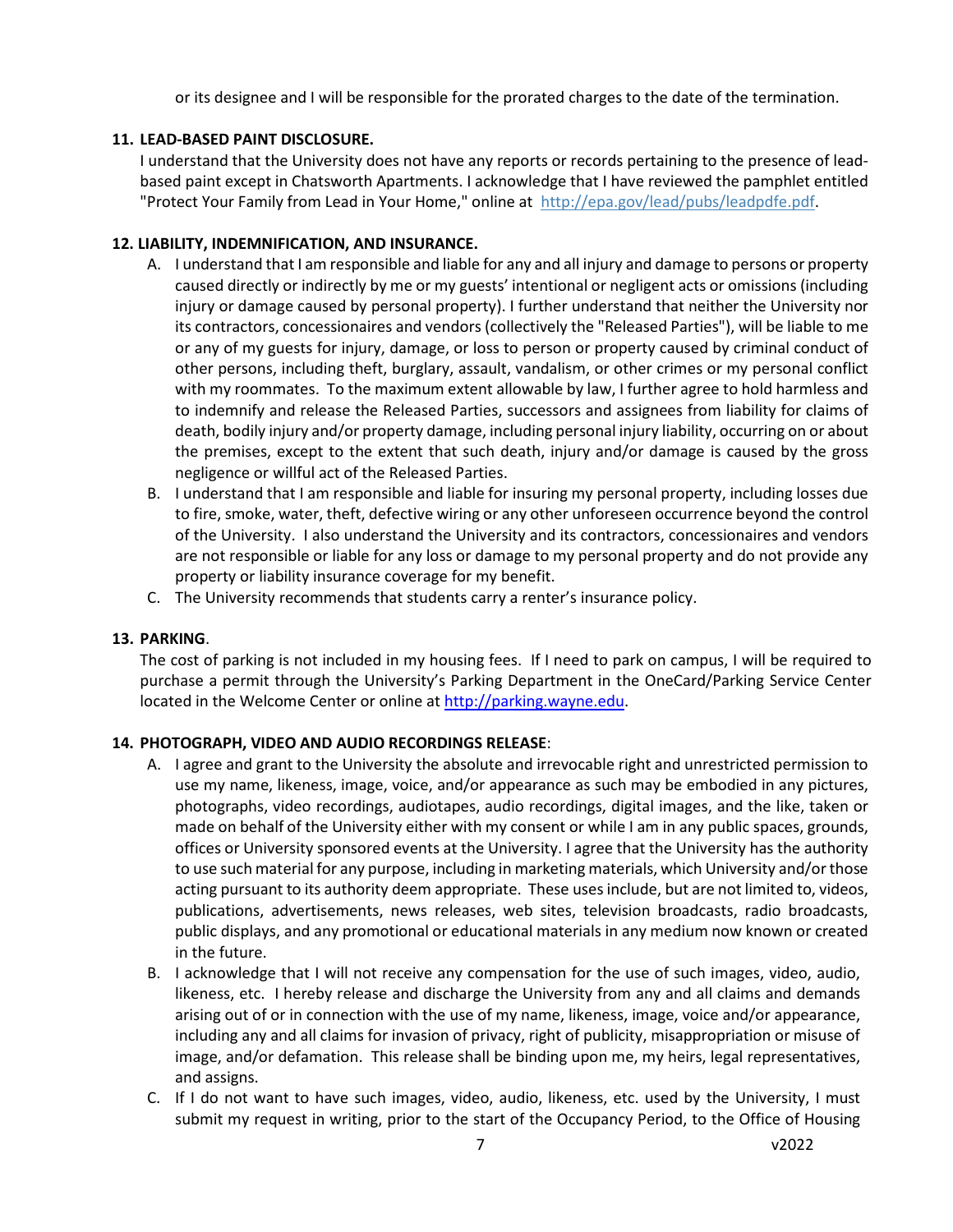and Residential Life, Wayne State University, via email a[t housing@wayne.edu.](mailto:housing@wayne.edu)

#### **15. FERPA RELEASE:**

- A. I understand that in accordance with the Family Educational Rights and Privacy Act of 1974 ("FERPA"), the University is allowed to disclose certain information about its students only to those persons or entities for which the student gives written consent. I also understand that the University may disclose certain information to "school officials" who need the information in order to perform their professional, contractual responsibilities with the University. This includes individuals or companies who have contracted with the University as an agent to provide a service or services for the University. In such instances, the contracting agent may have access to certain information without the requirement of a written release from me.
- B. I understand and agree that the University may disclose the information specified below to the University's assigns, contractors, concessionaires, and vendors to be used only for purposes related to University housing operations and/or enforcement of this license agreement:
	- i. all information contained on my student housing application, including personally identifiable information, such as my social security number;
	- ii. all of my financial aid records, including my status of file, award and disbursement of funds information, satisfactory academic progress status, income information, and any other information contained in my financial aid applications, FAFSA or financial aid file; and
	- iii. all of my student account information, including my status of payment of housing fees and other amounts.
- C. This FERPA release, which I am acknowledging by signing my application for housing does not include the disclosure of any of my academic records to such third parties. The foregoing information may be released orally, visually, or in the form of copies of written records, as we elect from time to time. This authorization will remain in effect from the date it is executed until revoked or updated by me, in writing, and delivered to the University's Office of Housing and Residential Life. Any revocation shall not affect disclosures previously made by the University prior to the receipt of my written revocation or any disclosures allowable under FERPA without my consent.
- D. I acknowledge that this information is released subject to the confidentiality provisions of the Family Educational Rights and Privacy Act and other applicable federal and state laws and regulations, which prohibit disclosure of educational information without the specific written consent of the individual to whom it pertains, or as otherwise permitted.

## **16. STUDENT SIGNATURE**:

- A. By signing this license agreement and/or submitting an application for housing, I understand and agree that
	- i. I have read and acknowledge all housing information provided and/or publicly available,
	- ii. I am agreeing to the terms and conditions of this license agreement, and
	- iii. I am personally responsible for all terms and conditions of this license agreement, including but not limited to the financial obligations.
- B. An electronic signature or other electronic acknowledgement of this agreement shall have the same force and effect as an original signature. This agreement may be executed in two or more counterparts, each of which shall be deemed an original, but all of which shall constitute one and the same instrument.

## **17. PARENT OR LEGAL GUARDIAN SIGNATURE (only applicable if the student is under the age of 18):**

A. If the student is under the age of 18 on the day this license agreement is signed, a parent or guardian must also read and acknowledge all housing information provided and/or publicly available and sign this license. The parent/guardian will receive an email at the email address provided by the student